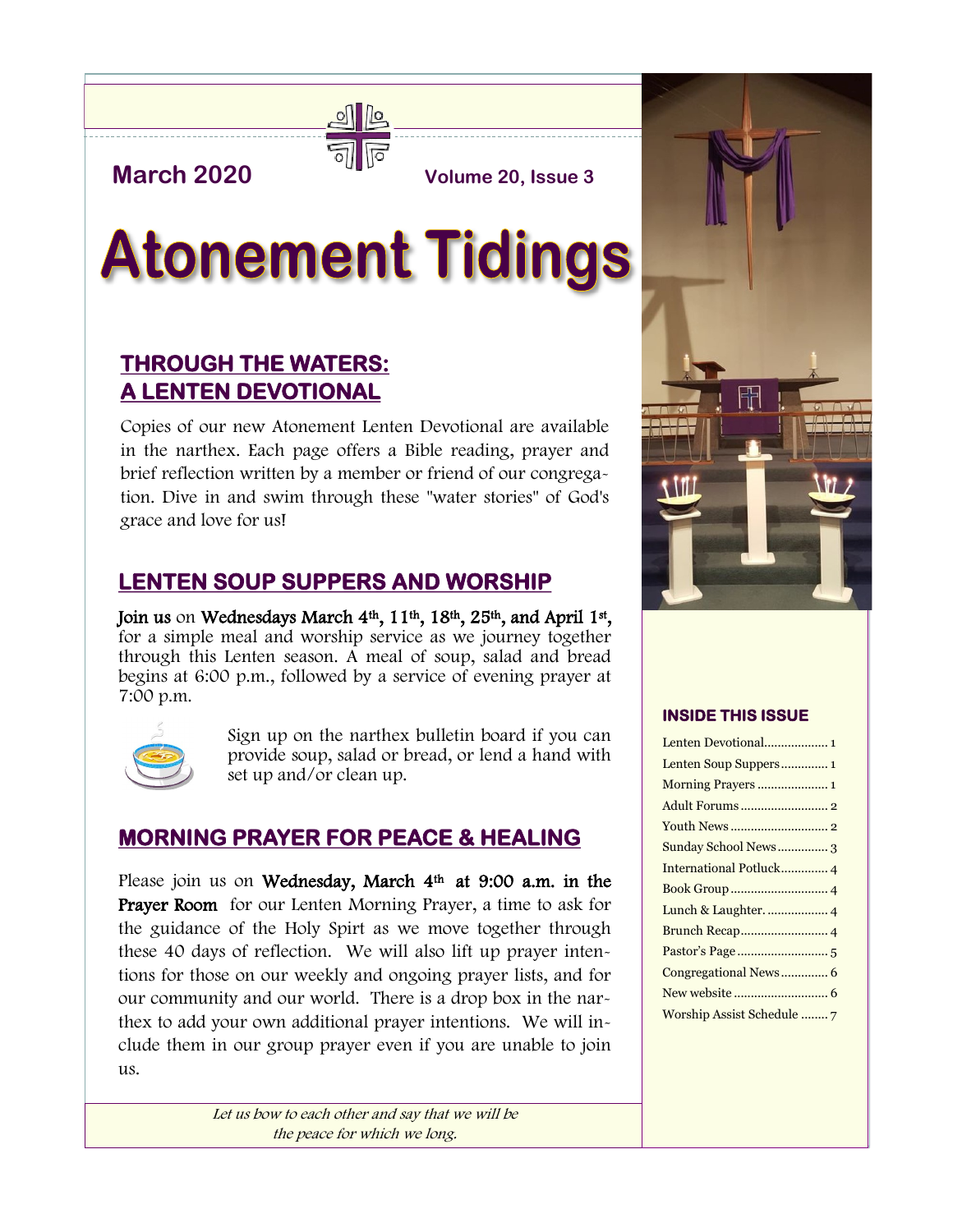#### **Book Review**

*Holy Envy: Finding God in the Faith of Others*

"Prepare to come to know God in a new way."

-James Martin, SJ, auther of Jesus: A Pilgrimage

"The book is like a breath of fresh air that scatters the dust off the surface of my faith, and I am left rejuvenated and hopeful."

-Mihee Kim-Kort, author of Outside the Lines

# **ADULT FORUM ~ SUNDAYS AT 10:45 AM**

| March 1  | Why Lutherans Sing in Harmony (presented by David    |
|----------|------------------------------------------------------|
|          | McCarthy)                                            |
| March 8  | What Do Our Neighbors Believe: The Faith of Islam    |
|          | (presented by Dr. Rauf Bawany, Muslim Chaplain       |
|          | at RIT)                                              |
| March 15 | Ten Church Trends of the 2010's (presented by Pastor |
|          | Gail Swanson)                                        |
| March 22 | TBA                                                  |
| March 29 | Reception for Youth Sunday and Welcome to our        |
|          | Family & Youth Ministry Coordinator, Janeen Oliver   |

# **TECHNOLOGY FORUM**

#### Confused about technology? Don't know how to download that latest app on your iPhone or iPad? Is your tv smart or dumb and why should you care?

Let's have an Adult Forum discussion (or several?) about the "whys" and "hows" of today's world of technology. You can't escape it. So let's learn how we can work with it. Let us know what questions you have, what you would like to learn more about. Becky Wiesmore in the office will collect your thoughts via email or write them down and drop them off. Then stay tuned. We'll find the right pros to join us on a Sunday morning and fill us all in.

# **YOUTH & FAMILY EVENT**

Families with children of all ages are invited to come for a pizza dinner (families are asked to bring a side dish or dessert) from 5:00~7:00 p.m. on Sunday, March 8<sup>th</sup>. After dinner, children and youth will meet with Janeen Oliver for practice and preparations for our Youth Sunday puppet skit, while parents meet for conversation. Nursery care will be provided for our littlest ones. Please sign up on the bulletin board or email the church office if you can attend.

## **YOUTH SUNDAY WORSHIP**

Be sure to mark Sunday, **March 29** at **9:30am** on your calendar! It's always a great day at Atonement when our children and youth assist with worship leadership. This year's special event will be a puppet theater presentation of the story of "Ezekiel and the Dry Bones." Join us in church on this day as we "Hear the Word of the Lord" presented in a new way!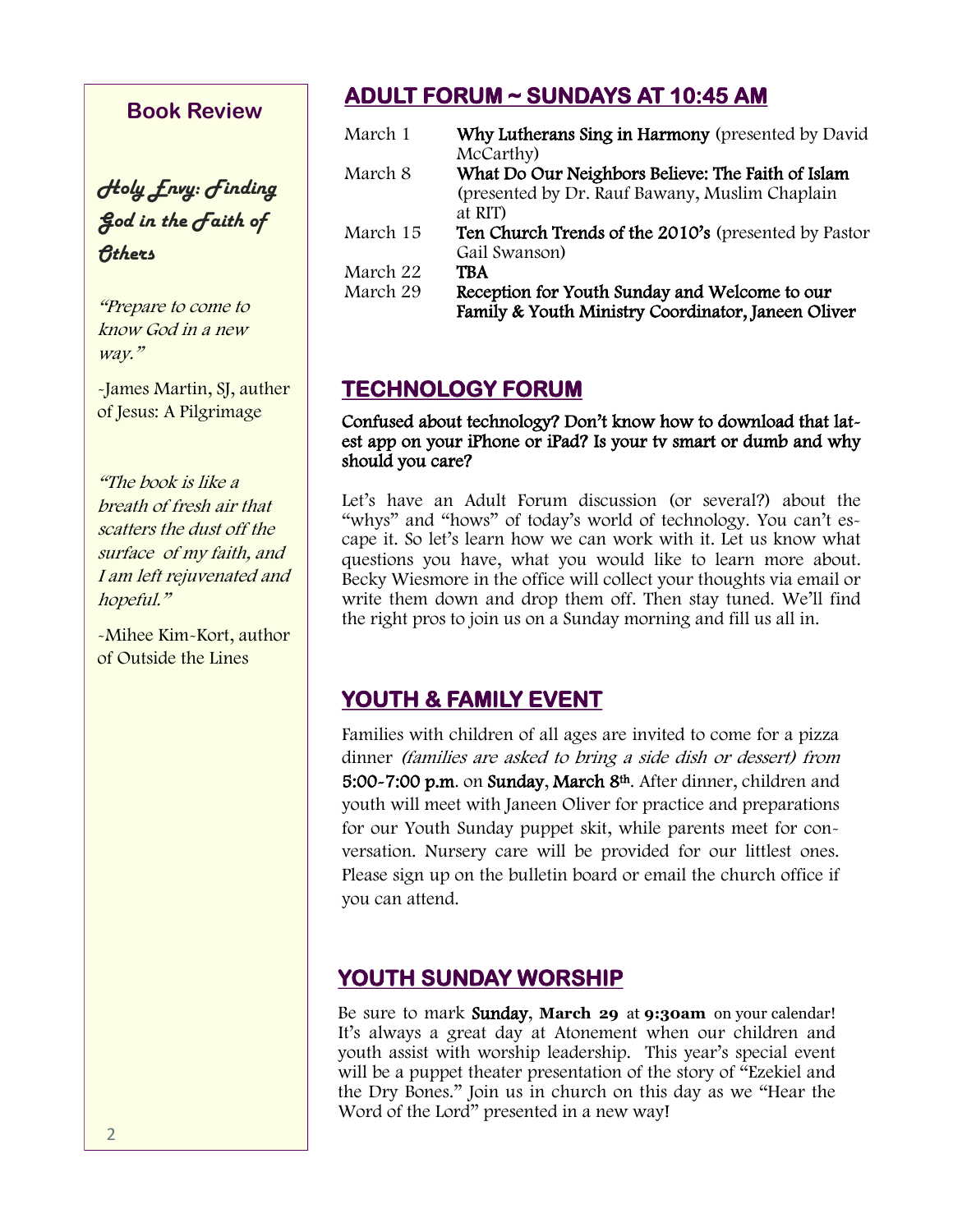#### **SUNDAY SCHOOL NEWS**

Welcome back to Sunday School! After our wonderful Christmas Pageant and school vacations we are back with Lent, the Youth Service on March 29th, and Spring! The children really enjoyed our two service projects, the Fall table centerpieces and winter hygiene<br>bags, both for Asbury Dining and Caring Center! bags, both for Asbury Dining and Caring Center!

Our three classes include "the littles" led by Alyssa Jones and Jessica McGill with seven enthusiastic pre-K's, our oldest class of four 4th and 5th graders, taught primarily by Matt McGill, and our early reader class of five 1st 2nd and 3rd graders, which has been taught by several teachers. We have the first two classes covered for the rest of the Sunday School year, but not the 1st 2nd 3rd grade class. The following dates need a teacher: 2/23, 3/1, 3/8, 3/15, 3/22, 3/29, 4/5, 4/12, 4/19, and 5/3. Please email me to sign up for any dates you may be able to teach! We will not have SS on Easter April 12th so all can enjoy the Easter Brunch in Founders Hall, and our last day of SS is on May 10th, when we will have an activity day assembling the Bethany House Mother's Day bundles. Thanks to all for a great Sunday School year!

Sunday School Service Project: Hygiene Bags for Asbury Dining Ministry Outreach



#### **Please Take Note**

#### *New Addresses*

Marion Ginegaw, Apt. 306 Glenmere Assisted Living 1 Wheatley Terrace Pittsford NY 14534

# *Coat Mix-Up*

If you are the owner of a wine-colored, wool, woman's mid-length LL Bean coat, please check to make sure you have the one that belongs to you.

One of our friends from The Meadows is in possession of a coat that is very similar, but it's not hers, and she feels there has been a mix-up. Please let the office know.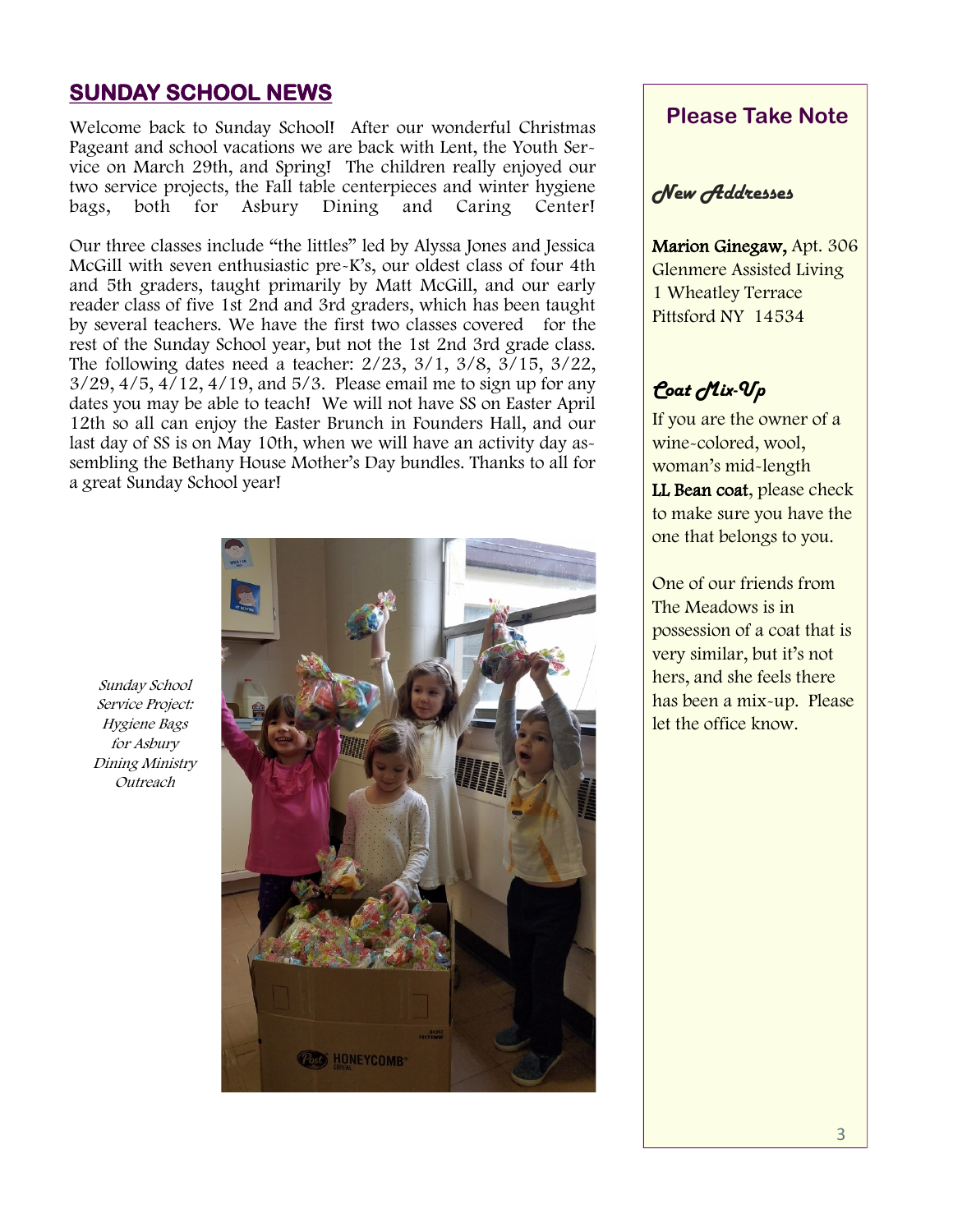#### **Celebrations**

*Happy Birthday to You!*

01 Lynne Phelps 02 Cecilia Baker Jess McGill 04 Amy Condemi 06 Paul Lazenby 16 Barb Sanko 17 Lois Rau Ruth Laraby 18 Lucas Fisher 19 Bryan Howe 21 Harlan Granger 23 Bob Touhsaent 25 Sarah Bell 28 Karen Grover Amy Irish 29 Michael Schrlau

*Happy Anniversary!*

Please be sure to leave us a note to update our records if you have a special date we've missed!

## **INTERNATIONAL FELLOWSHIP POTLUCK DINNER**

Come join us for food and fellowship on **Sunday, March 15th** from 4:00-6:00 p.m. at Twelve Corners Presbyterian Church in Brighton with our new refugee friends from many lands.

Bring a dish to pass to serve 8 to 10 (no pork or pork products, please.) Watch for a sign-up sheet to reserve your spot and dinner dish selection. There are volunteer opportunities, as well. Our new partner, Our Lady Queen of Peace/St Thomas More, has created a fabulous new arts & crafts program for children, including active games and prizes, beginning right at 4 PM.

This dinner is a collaborative ministry of Atonement, Twelve Corners Presbyterian, Our Lady Queen of Peace/St Thomas More parish, and Catholic Family Center.

## **BOOK GROUP**

We will continue our discussion of Holy *Envy: Finding God in the* Faith of Others, by Barbara Brown Taylor, on Wednesdays at noon on **March 4<sup>th</sup>, March 18<sup>th</sup>, and April 1st**.

The author, an Episcopal priest, tells about her experience teaching religions of the world at a small college for 20 years. It's not too late to join the group! It is an easy read and a thought-provoking book. Available on Amazon and other retailers, as well as the library.

## **LUNCH AND LAUGHTER**

In the spirit of Lent, let's keep it simple. Bring a simple dish to pass and join us on Wednesday, March 11<sup>th</sup> at Noon for our monthly pot luck lunch. Bring a friend! We'll provide beverages, hot and cold. Sign-up on the narthex bulletin board, but if you forget to sign up, come anyway. There is always room for YOU at our table.

Set up or cleanup help is always appreciated. Call the office at 442 -1018 if you are in need of transportation.

# **IN THE BLEAK MIDWINTER BRUNCH RECAP**

Our second annual "thank you" brunch hosted by the Board of Ministries and the Stewardship Committee was a happy and delicious affair. Thanks to everyone who set up and cooked and served and cleaned and helped entertain our children. We discovered that we have the best youth cleaner-uppers in the world!

Conversation and laughs filled the room as we all got to know each other a little better. We even found out that grilled cheese was a lot of people's favorite sandwich. Who knew?

Thank you for generously sharing your Time, Talent and Treasure with your Atonement family!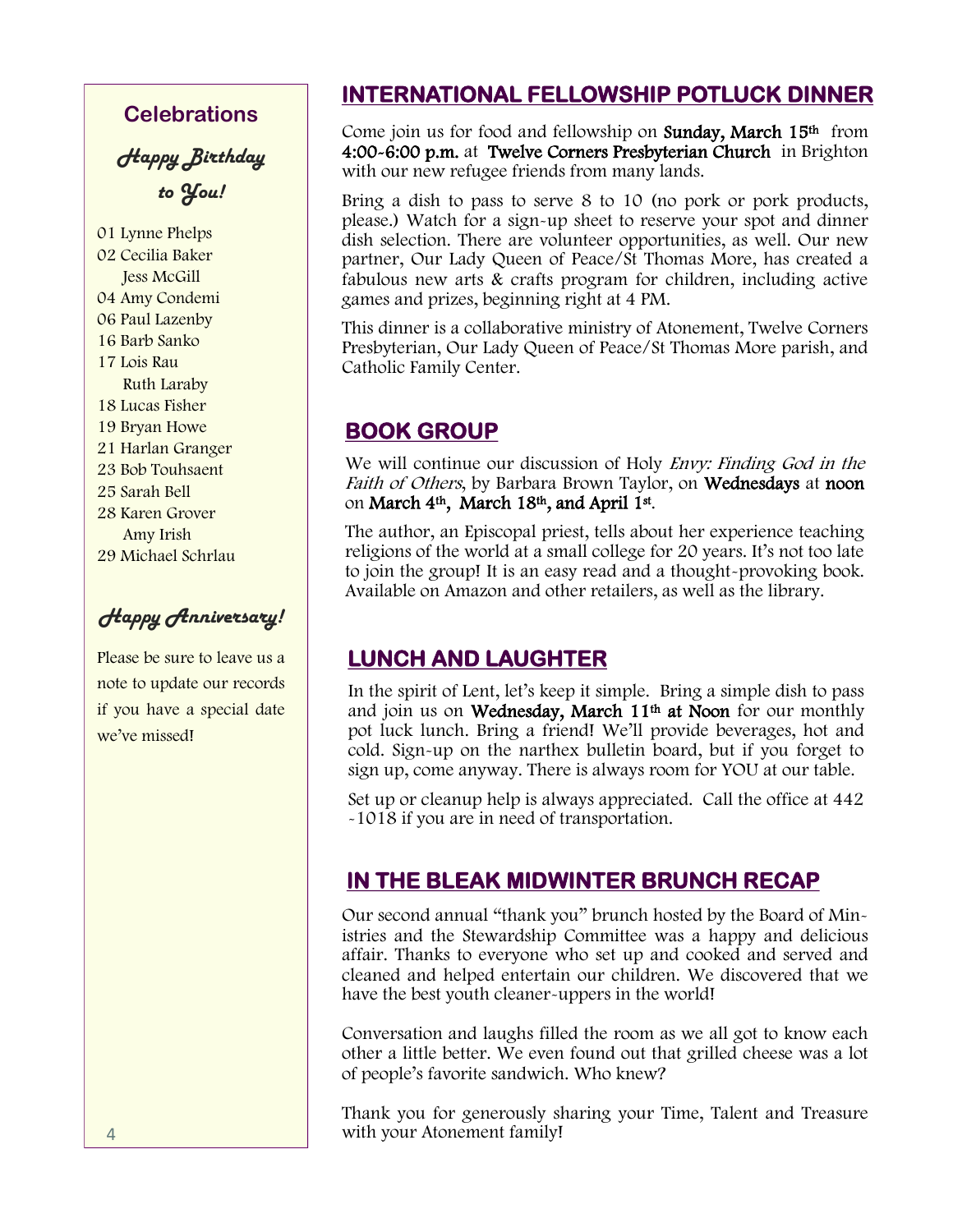## **PASTOR'S PAGE**

#### From Where Will My Help Come?

My help is in the mountain Where I take myself to heal The earthly wounds That people give to me. I find a rock with sun on it And a stream where the water runs gentle And the trees which one by one give me company. So I must stay for a long time Until I have grown from the rock And the stream is running through me And I cannot tell myself from one tall tree. Then I know that nothing touches me Nor makes me run away. My help is in the mountain That I take away with me.

-Native American

Just as Jesus' earthly journey took him through wilderness places and up the sides of mountains, we journey each Lent through various terrains. It is those "rocky" places in life that are the most troublesome - causing us to trip, weighing us down, creating discouragement and doubt in our ability to even finish the trek. But then we recall the words from the psalmist: "I lift up my eyes to the hills – from where will my help come? My help comes from the Lord, the maker of heaven and earth" (Psalm 121: 1).

A mountain, a hill, or rocky terrain. Where is our help to come? God our Rock and our Helper. Lord, keep us always in the refuge of your care.

Lenten Blessings,

Pastor Gail



*Bleak Midwinter Brunch fun*

#### **Prayer Concerns**

#### *Members*

Marion Ginegaw Florence Wright Charlie Terhune Carl Foucht Betty Browne Karen Grover

## *Friends & Family*

Jan Richmond Tom Upson Aimee, Sean, & Harry Parmalee Judy & David Ballerstein Kathy Doherty Richard Kress Judy Price Mark, Erika, & Jeffery Auer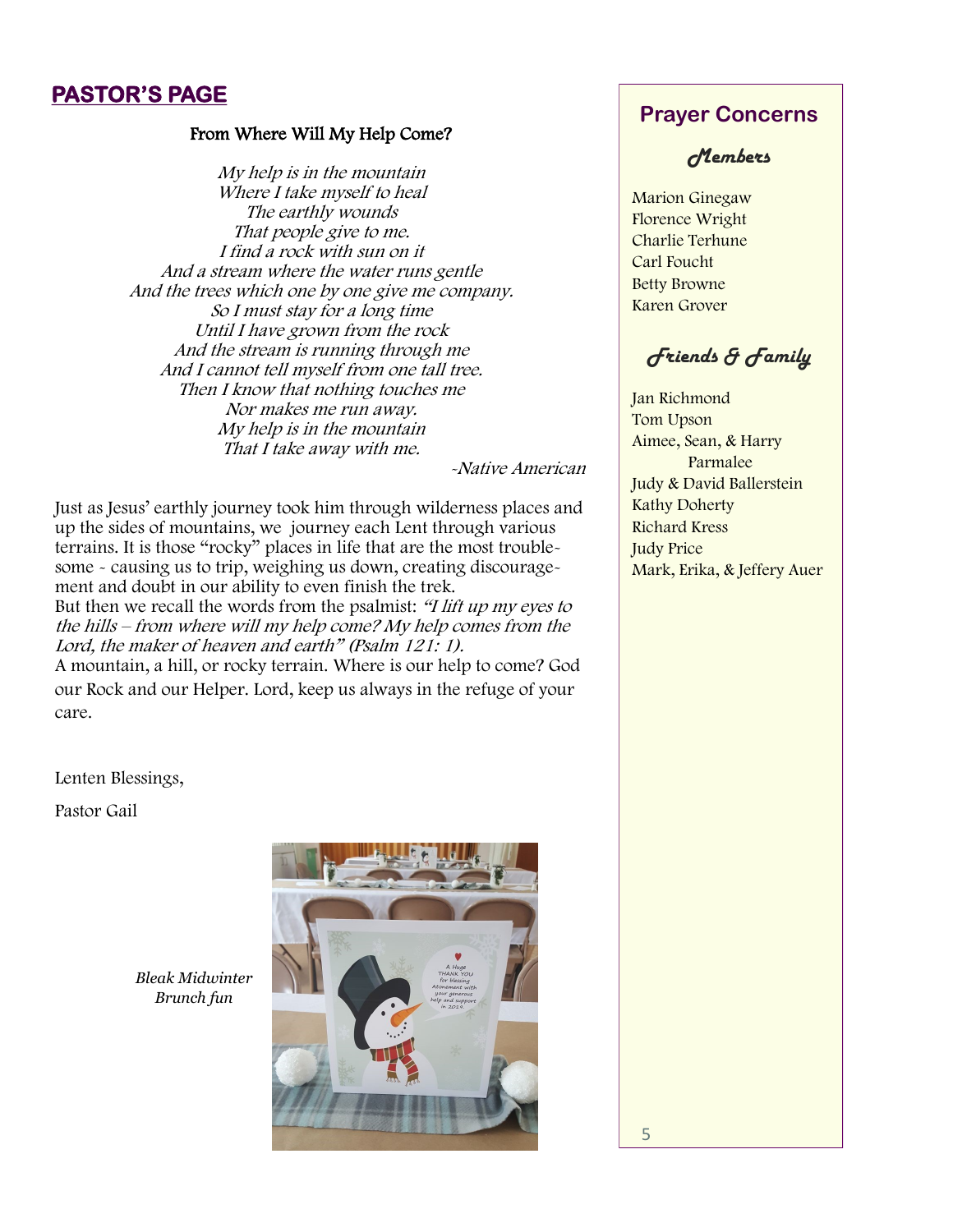# **Congratulations and Blessings!**

*Joshua Brown*

Joshua has taken a new position as Music Director at Our Savior Lutheran Church in Hanover, NH. His first worship service was Ash Wednesday.

# **CONGREGATIONAL NEWS**

#### Brighton Food Depot

For the month of **March**, we will be collecting peanut butter and cereal. Thank you for your continued support of this ministry!

#### Notice of Upcoming Sale

A few changes have been made to our annual rummage sale.

- $\Rightarrow$  First a new name! We have adopted the name "New to You<sup>n</sup> and hope you'll agree that this gives our sale a bit of an upgrade!
- $\Rightarrow$  The 2<sup>nd</sup> change is the time we have eliminated the Thursday evening sale. We will be open to the public on Friday and Saturday, with increased hours.
- $\Rightarrow$  The 3<sup>rd</sup> change is *no clothing*. We will not be accepting clothing for this sale any longer; as this will "free up" Reissig Hall for other purposes/meetings that week. We encourage you to donate unwanted clothes to our Clothing Shed, which benefits the Brighton Churches Habitat Coalition. The shed is located at Grace Church parking lot, 805 Blossom Road, off N. Winton Rd.

Item collection is scheduled to begin at 12:00 p.m. Sunday, April 26th, and items will be accepted through Wednesday, April 29th. The sale will be open to the public on Friday and Saturday, May 1<sup>st</sup> and 2<sup>nd</sup>, from 9:00 a.m. to 3:00 p.m. each day. We need plenty of volunteers for this event! Please look for the sign up sheet on the Narthex bulletin board to come help out for a few hours. Proceeds from this sale will go to one or more of our benevolence budget agencies, to fulfill our planned 2020 donations.

We are in need of paper grocery bags - from Trader Joe's, Wegmans, or any other grocery store. Also, if you have packing paper, tissue paper, bubble wrap or sturdy shopping bags with handles, we are happy to reuse. Please bring these items on April 26<sup>th</sup>. Thank you!

# **NEW ATONEMENT WEBSITE**

Take a moment to check out our new and improved Atonement website at www.atonementrochester.org

It has been redesigned with user–friendly features  $\sim$  new photos  $\sim$ updated information  $\sim$  and a Special Feature: a peek back at the history of our congregation!

Many thanks to Jess McGill for her dedicated work on this much needed project.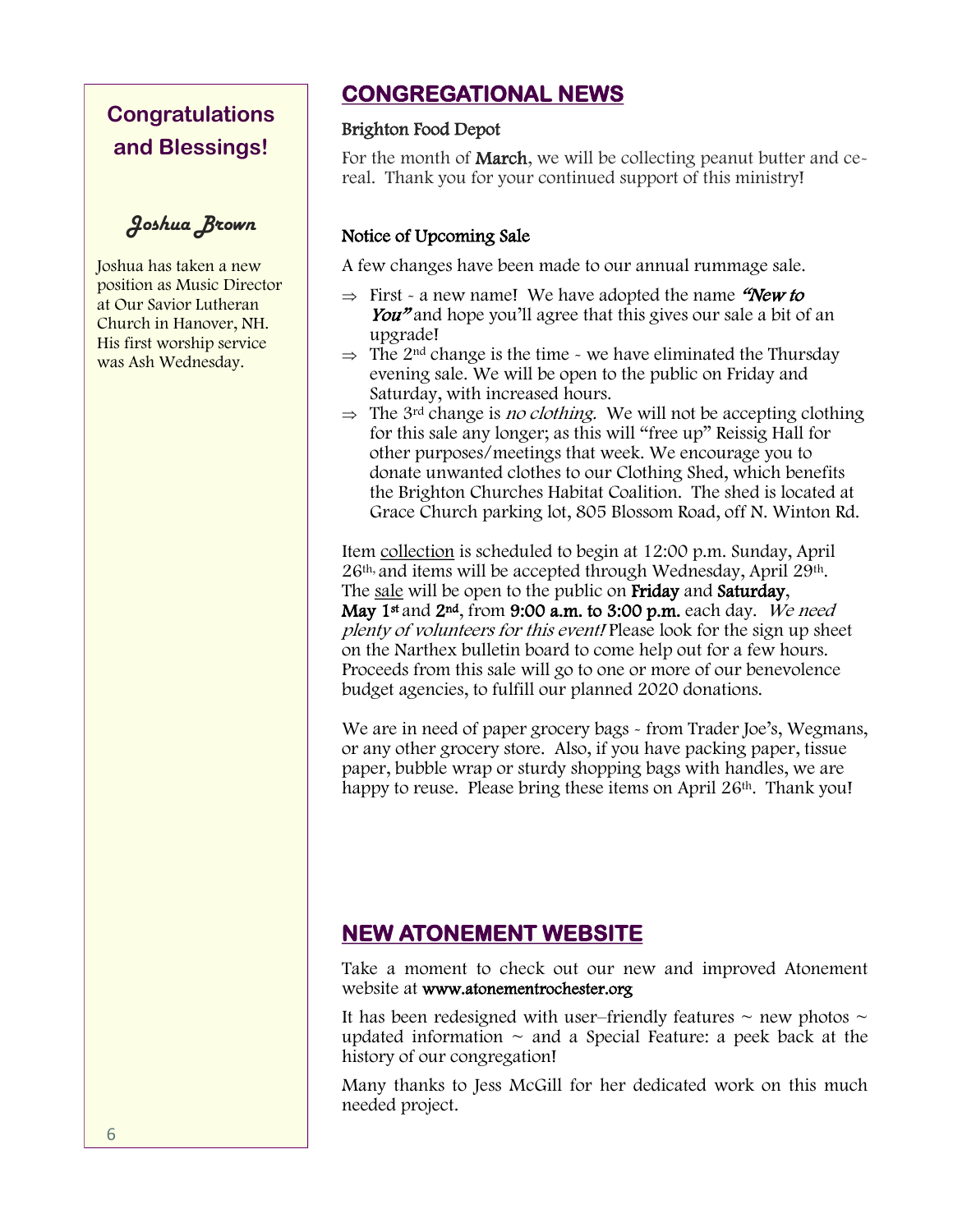|                                     | $9:30$ a.m.<br>March <sub>1</sub> | $9:30$ a.m.<br>March 8             | March <sub>15</sub><br>$9:30$ a.m. | March 22<br>$9:30$ a.m.        | March 29<br>9:30                  |
|-------------------------------------|-----------------------------------|------------------------------------|------------------------------------|--------------------------------|-----------------------------------|
| Assisting<br><b>Minister</b>        | Eric Domroes                      | Russell Miller                     | Eric Domroes                       | Lindsay Lazenby                | Matt McGill                       |
| <b>Communion As-</b><br>sistant     | Judy Lazenby                      | Sue Hauck                          | Betty Middlebrook                  | Jim Krapf                      | Judy Lazenby                      |
| Reader                              | Jim Krapf                         | Susan Touhsaent                    | Kathy Heinig                       | Russell Miller                 | Jean Seager                       |
| Children's Mo-<br>ment              | Karan Thompson                    | Pastor Gail Swanson                | Elizabeth Hanks                    | Karan Thompson                 | Jess McGill                       |
| Acolyte                             | Eva Condemi                       | Madison Hauck                      | Shannon Howe                       | Hudson Lazenby                 | Sarah Darder                      |
| Greeter                             | Jean Seager                       | Karen Goodyear                     | Carol Pearson                      | Ann Patterson                  | Judy Karsten                      |
| Ushers                              | Norm Karsten,<br>David Irish      | Skip Waterstreet,<br>Ann Patterson | Skip Waterstreet,<br>Ann Patterson | Tim Thompson,<br>Michael Hauck | Karan Thompson<br>Karen Goodyear, |
| Coffee Host                         | Barb Sanko                        | Judy Lazenby                       | Margy Peet                         | Bob Heinig                     | Barb Sanko                        |
| Assistant<br>Secretary<br>Financial | <b>Bob Touhsaent</b>              | Norm Karsten                       | Bryan Howe                         | Richard Phelps                 | <b>Bob Thouhsaent</b>             |
| Counter                             | <b>Stew Stover</b>                | Jim Krapf                          | Adam Darder                        | Amy Irish                      | <b>Stew Stover</b>                |
| Altar Care                          |                                   |                                    | Judy Lazenby                       |                                |                                   |

# **MARCH WORSHIP ASSISTANT SCHEDULE**